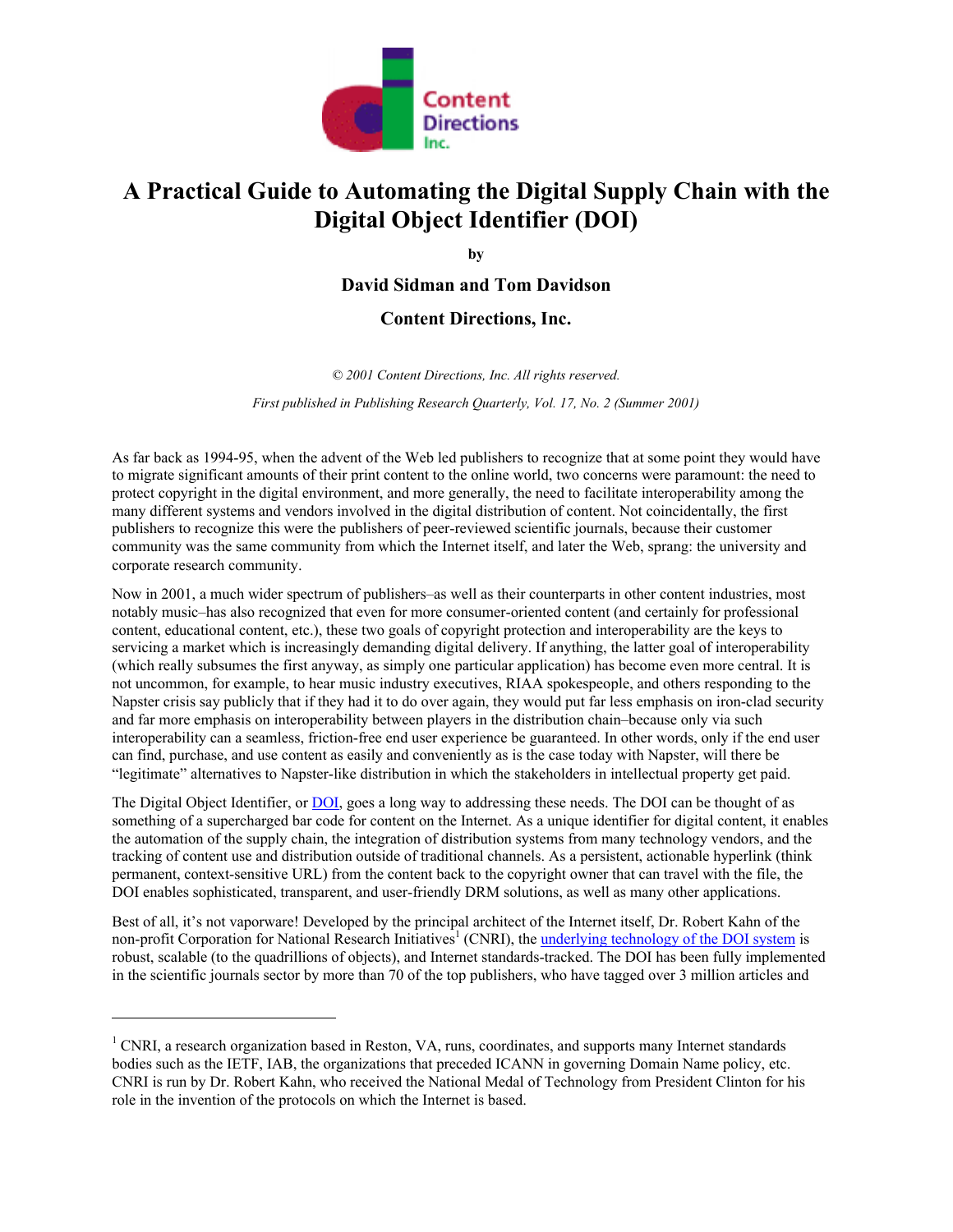use the DOI system to enable interpublisher cross-linking, and has been recommended by the Association of American Publishers (AAP) as the identifier of choice for ebooks.

This article begins by introducing the DOI and its two major functions (as an identifier and as a hyperlink), and continues with a detailed, practical discussion of the process by which publishers can integrate DOI tagging into their production process. It concludes with a discussion of the prospects for the standard industry-wide.

# **Introducing the DOI: Unique ID and Supercharged URL**

## *A Permanent, Globally Unique Identifier for Digital Content*

While it may seem that the bar codes present on consumer goods in the supermarket are there to speed customers through the checkout line, they actually owe their existence to the power of unique product identifiers (in this case the universal product code, or UPC) to produce efficiencies throughout the supply chain. Once supermarkets and their suppliers adopted a unique identifier, all kinds of transactions, from inventory control to ordering to distribution to transportation to real-time financial reporting, could be automated efficiently and accurately (see Figure 1). The savings in labor costs realized at the checkout were sufficient to justify the costs of installing scanners and computer inventory systems in the first place, but were soon far exceeded by the savings from automation once a critical mass of industry players had adopted the new scheme. The UPC, the ISBN for books, and the CUSIP number for securities all exist so that diverse computer systems can communicate effectively about the item in question.



*Figure 1 – The Universal Product Code (UPC) is used as a unique product identifier by all parties throughout the supply chain. In addition to automating transactions involving the item itself–sale, inventory tracking, just-in-time replenishment, physical distribution, etc.–the UPC also unifies all the back-office functions such as sales tracking, financial reporting, billing and settlement across all the players in the supply chain.*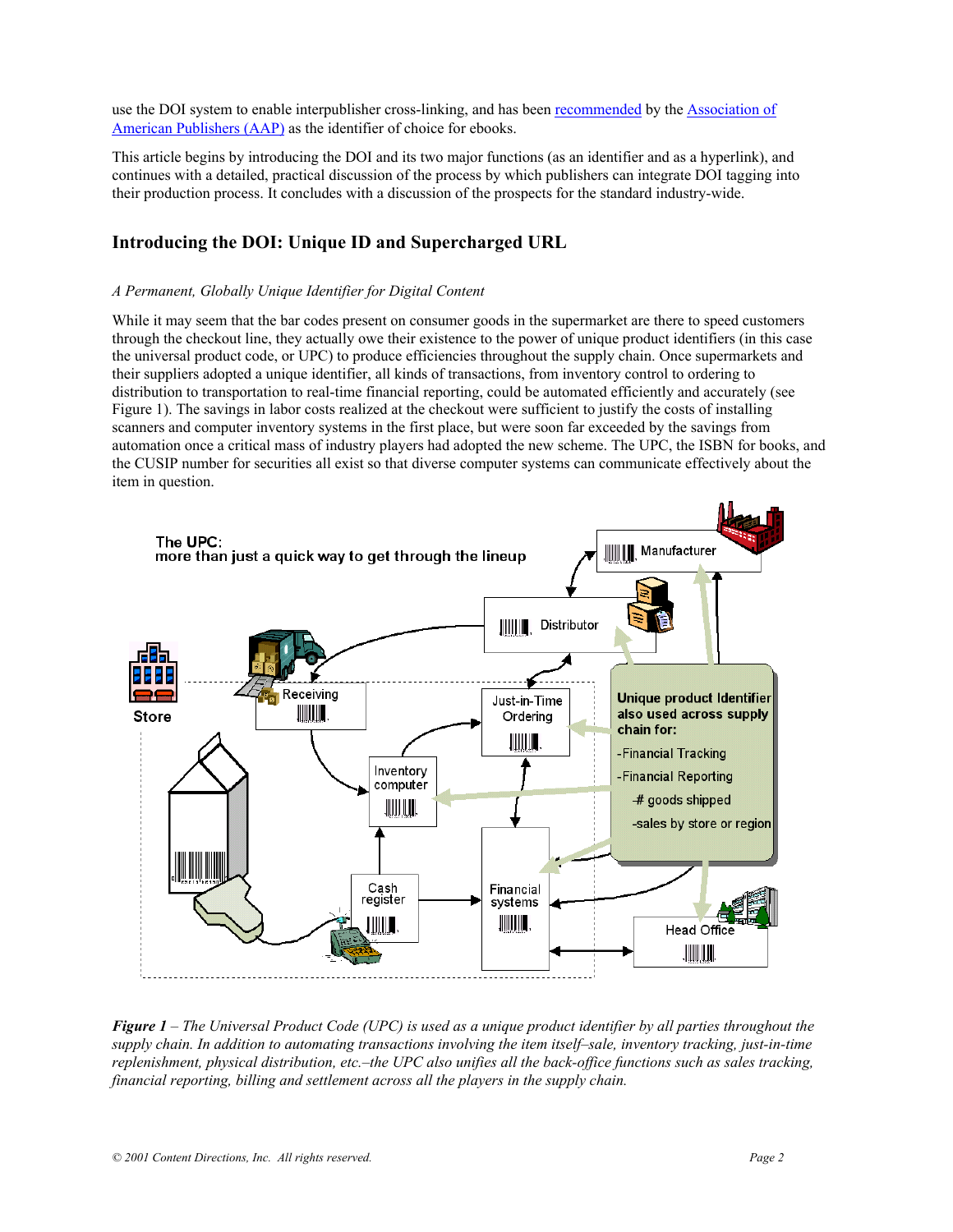Online content has no physical inventory, transportation, or physical logistics, but there is a fully analogous, if not more complex, chain of transactions required to facilitate its sale, distribution, syndication, copyright protection, and re-use. These transactions will all be managed by diverse systems that will need to interoperate. Currently, every publisher, and every online bookseller uses some kind of identifier to reference their products internally, and every DRM software package, content management or hosting system, and e-commerce system is shipped with a blank field called "identifier." Pairs of players must work out bilateral agreements every time they wish to have their systems communicate, or else must work up pseudo-standards based on existing identification schemes—but the true efficiencies and advantages of digital distribution will not be realized until these identifiers are either synchronized or otherwise made universally interoperable. The DOI is just the ticket: a shared, globally unique identifier that enables these systems to talk to each other and to end-users successfully, reliably, and cost-effectively.

Since product identifiers are so integral to so many business processes, replacing an existing scheme outright is not always an attractive prospect. It is important to note here, then, that the DOI needn't be a replacement for other identification systems, but can be implemented as an 'upgrade' for them. To understand this, we need to examine the structure of the DOI itself.

#### A typical DOI might read:

#### 10.1065/abc123defg

In this example, the "10.1045" is the unique publisher prefix (assigned by the International DOI Foundation, or in the future, by Registration Agencies who will be chartered by the IDF; see below) and "abc123defg" is the item identifier assigned by the publisher. The format of that second part of the DOI is wide open, allowing publishers to incorporate legacy identification schemes, thereby avoiding the need to re-engineer existing systems or commercial relationships that may depend on them. For instance, a publisher could continue to use ISBNs to identify printed books internally and to physical distributors, and could construct DOIs that incorporated the work's ISBN. DOIs for saleable component parts of the work, or for different formats of the work, could also be constructed in such a way that the legacy identifier was derivable from the DOI.

Perhaps the most immediate and exciting benefit to a publisher of adopting the DOI, though, is that by making the DOI available to end-users, the publisher can effortlessly turn any pre-existing identifier into an persistent, actionable identifier with an efficient, scalable, Internet-based resolution and routing system behind it, as we'll see in the next section.

#### *DOI: The Actionable Identifier*

A DOI is more than just a flexible, globally unique ID. Like a telephone number, a DOI is a number you can *do* something with. In much the same way that the Internet's DNS system looks up network addresses from domain names, a network service called the Handle System resolves DOIs to their current network location.

So what's the DOI's advantage over a standard URL? In a word, persistence. In 1997, Brewster Kahle estimated that the half-life of a typical URL is 44 days. When a publisher moves digital content from one server to another, renames a file or directory, changes content hosting providers, or even sells the content to another publisher, the URL for that content is likely to change. Every time this happens, all the URLs pointing to that content break. 'Redirect' pages address the problem, but they are a kludgy, stopgap solution to a truly fundamental problem: users and publishers care about "what" an item is; URLs care about "where" an item is.

The DOI provides a crucial layer of indirection between the identifier and the content it identifies (see Figure 2). When a piece of content is first published, its publisher registers its identity and current network location in the DOI system. Incoming requests for the DOI are resolved to the appropriate URL. When the content moves, the publisher of that content simply updates its DOI record with the new URL. Users resolving the same DOI are then correctly routed to the new location. Throughout the content's lifetime, the publisher maintains dynamic control of all inbound links to its content. (In many current implementations, the DOI doesn't resolve directly to the content, but rather to a Web page on a publishers' site that provides the user with information about the content identified, and the option to view or purchase it.)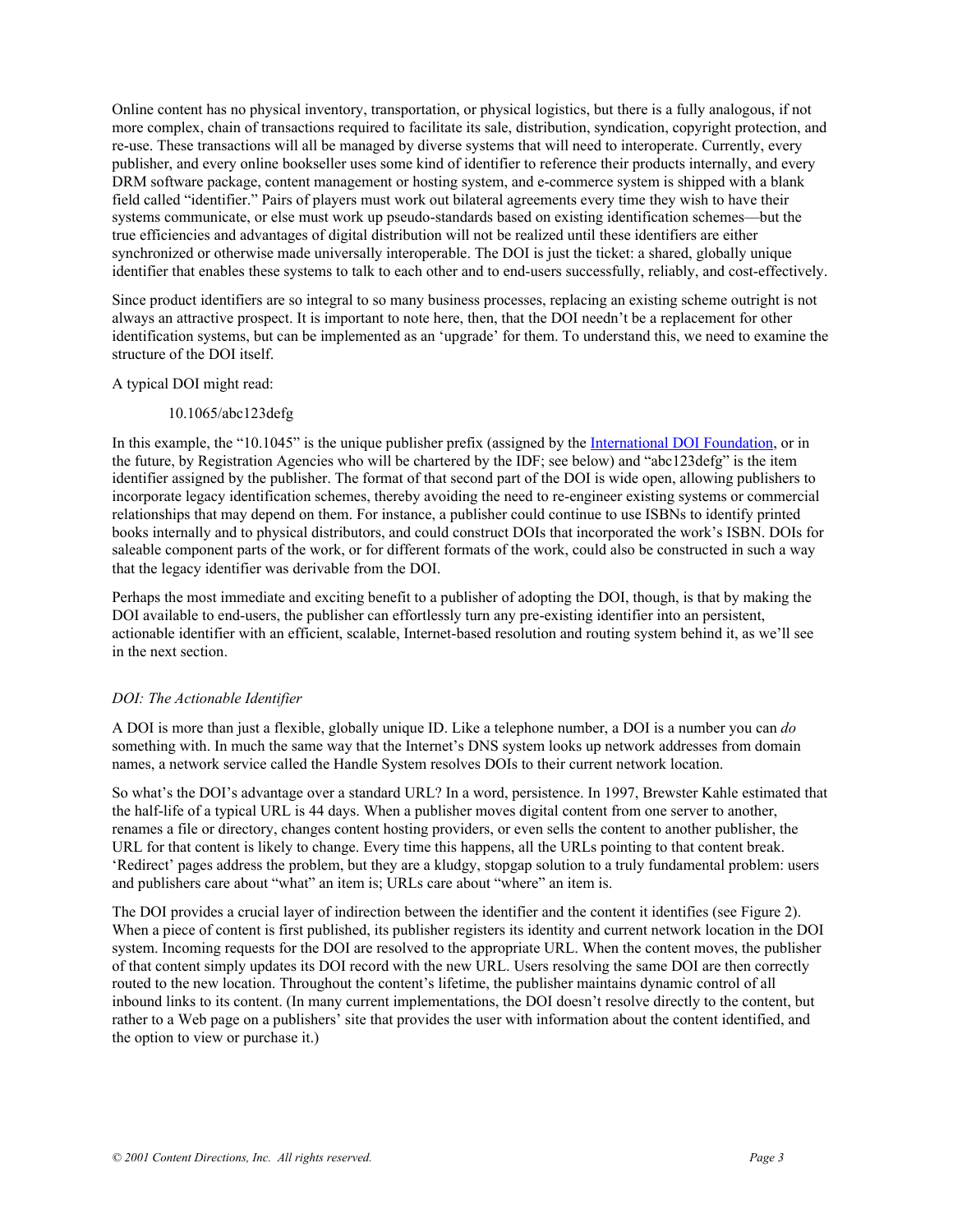

## *Figure 2*

*a) URLs point to the location of the content…*

*b) …but the URLs "break" if the content gets moved to another location, or if the publisher divests that product line, or if the publisher is bought by another.*

*c) Using the DOI, the global distributed DOI Directory simply redirects the DOI (which never changes) to the current location today (even if the location changes over time). The publisher need only make one update, in one place, at one time, to ensure that all links in existence still point to the correct location.*

In keeping with the emphasis on the "what" and not the "where" of content, the Handle System itself is capable of doing more than a simple direct mapping of a DOI to a URL. Any number of URLs and other pieces of data can be included in a handle record, and client software will soon be able to parse these records and perform such neat tricks as auto-selecting the fastest server for downloads, or offering the user a choice of available formats.

# **How Does a Publisher Implement the DOI?**

#### *DOI Policy and Infrastructure*

In order to register DOIs into the global DOI Directory, a publisher must first obtain a prefix from the International DOI Foundation (IDF). This prefix currently costs \$1,000 as a one-time fee, and it entitles the publisher to register any number of DOIs associated with that prefix, with each DOI incurring an additional yearly maintenance fee (just as one pays an annual fee to maintain an Internet domain name).

In the future, registration agencies approved, certified and chartered by the IDF will issue publisher prefixes and accept DOI registrations. These agencies will establish their own pricing for these services, will help "market" the DOI to publishers and other types of content providers, and will offer various value-added products or services. Some of these services may be oriented toward publishers, such as consulting, training, and implementation services to help publishers get up and running with DOIs. Other services may be oriented more towards assisting other parties in the digital distribution chain (online bookstores, distributors, syndicators, DRM vendors, content management system vendors, etc.) derive additional benefits from the DOI, such as reduced costs, increased interoperability, and a more seamless production and distribution chain for online content.

Today, the registration agency role is performed by CNRI on behalf of the International DOI Foundation. (Complete instructions for obtaining a publisher prefix and undertaking DOI registrations can be found on the IDF Website at www.doi.org). However, both of these institutions are non-profit, and are not structured or funded to provide robust, commercial-grade registration services. For this reason, the IDF is seeking to establish commercial registration agencies to fulfill this role.<sup>2</sup> Typically these agencies will be organized from within particular content industry

<sup>&</sup>lt;sup>2</sup> Note: Since this article was first published, the IDF has approved Content Directions, Inc. as the first *commercial* Registration Agency authorized to register DOIs for publishers.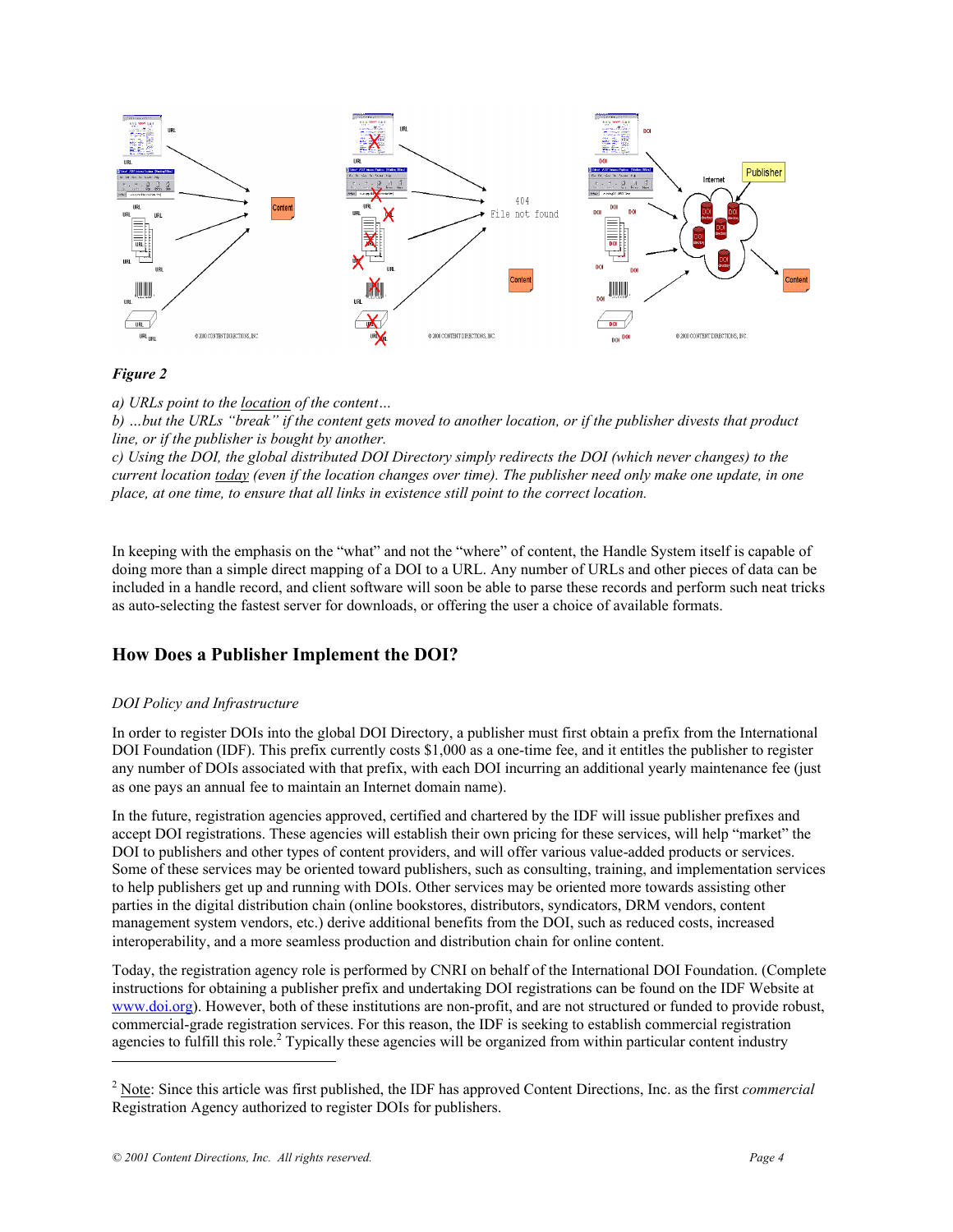sectors, where many of the market participants share common goals in their use the DOI. For example, the sole registration agency certified to date by the IDF is CrossRef, a self-organized, non-profit consortium of scientific journal publishers who use the DOI for reference-linking—*i.e.,* using the DOI to point in a robust, persistent way from the footnotes of a journal article to the other referenced articles on the other publishers' servers.

A publisher (or any other type of company) may also elect to join the IDF as a member. Although it is not necessary to join the IDF in order to obtain a publisher prefix, register DOIs into the global directory, develop DOI-based applications, or use DOIs in any way, membership in the IDF gives a company a voice and a vote in how the DOI system evolves, how it is governed, and what its policies and requirements are. Membership also buys the opportunity to participate in IDF-sponsored projects such as the DOI for eBooks project (or DOI-EB), where many issues regarding real-world DOI implementation are often worked out through hands-on experimentation, commercial application prototyping, and consensus-building.

## *Publisher Process: Overview*

The following figure gives an overview of the process a typical publisher might follow in order to implement the DOI. The publisher need not follow all of these steps; this simply represents the most complete approach a publisher could take if desired. Content Directions offers a structured methodology for DOI implementation based on this approach, and undertakes projects of all sizes on behalf of publishers. In some cases, however, publishers with relatively advanced and flexible technical infrastructures are ready to begin assigning DOIs to their publications after only a few phone conferences with key members of the production and IT teams.



*Figure 3 – Content Directions, Inc.'s consulting methodology, giving a high-level view of the process by which a publisher begins issuing and using DOIs.*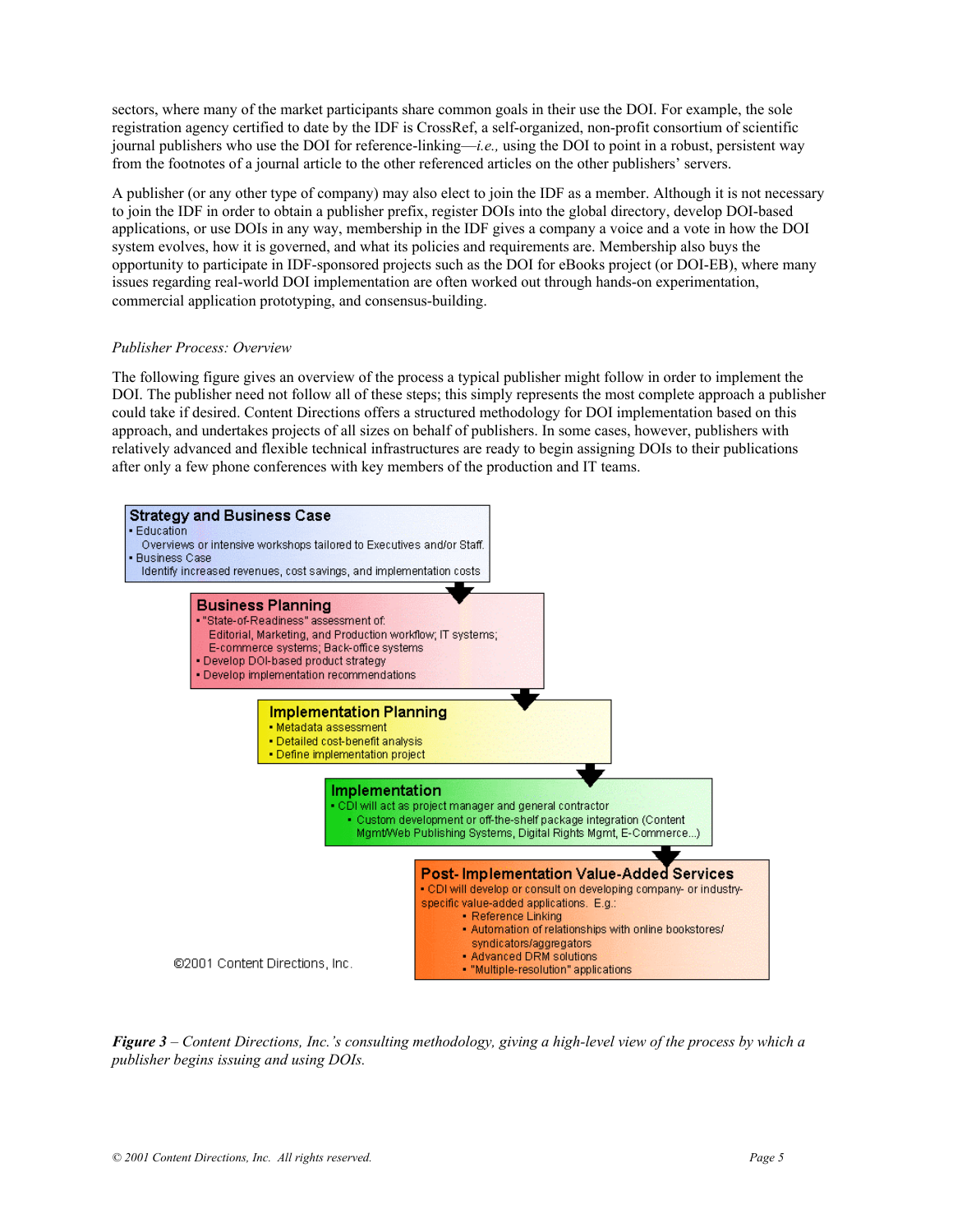## *Publisher Process: The Details*

In this section, we undertake a discussion of the practical steps that a publisher will typically follow in order to implement the DOI in their production process. While these steps can be undertaken very rapidly and cheaply, none of them can be skipped:

- 1 Target Which Content Should Be Identified With DOIs
- 2 Obtain Publisher Prefix(es)
- 3 Choose a Numbering Scheme
- 4 Source the Metadata Within the Production Process

5 - Assign DOIs Within the Production Process (If Implementing DRM, This Includes Assigning Rights And Wrapping Content)

- 6 Register DOIs & Metadata
- 7 Maintain DOIs & Metadata (Ongoing)
- 8 Integrate and Benefit From DOI-Based Applications (Ongoing)

Many of these steps involve editorial and marketing decisions as well as production and IT decisions. Also, the full benefits of DOI accrue throughout the entire content life cycle, from content creation through editorial development through production through publication through distribution through sales through financial reporting through royalty payment. Therefore the last step requires publishers to work closely with all their distribution-chain partners—especially those involved with DRM—in order to fully reap all of these benefits.

A more detailed discussion of these eight steps follows:

**1) Target which content should be identified with a DOI.** The key decisions for the publisher in this stage include:

- Deciding what content should be migrated to the online medium.
- Deciding what level of granularity the DOIs should be assigned to e.g., whether to assign DOIs at the "title" level only (i.e., a whole book), or each individual chapter, or individual sections (as in a travel guide, an encyclopedia, a handbook), ancillary material (such as end-of-chapter problem sets in a textbook, professors' study guides, additional datasets), etc.

The key business decision here is really to determine what kind of content will pay back the earliest if it is migrated to the online medium. This requires editorial and marketing judgments such as:

- Identifying what content the customers would actually want online.
- Identifying why would they want it online (i.e., for what specific benefits—which can include better quality, greater convenience, superior timeliness, and especially, more versatile ability to re-use it (i.e., to process the information further within the customer's own daily work).

This also requires an assessment of who the publisher's customers are, because the publisher needs to know how the content will impact them, what they'll buy, and how they'll buy it. Customers have different needs (and will pay different rates) depending on whether they are:

- Institutions (corporations, universities, government agencies, etc.)
- Infomediaries (aggregators, syndicators, online sales channels, catalogers, subscription agents, A&I services), or
- Individuals (and we should remember that even "institutional customers" ultimately represent individual end users).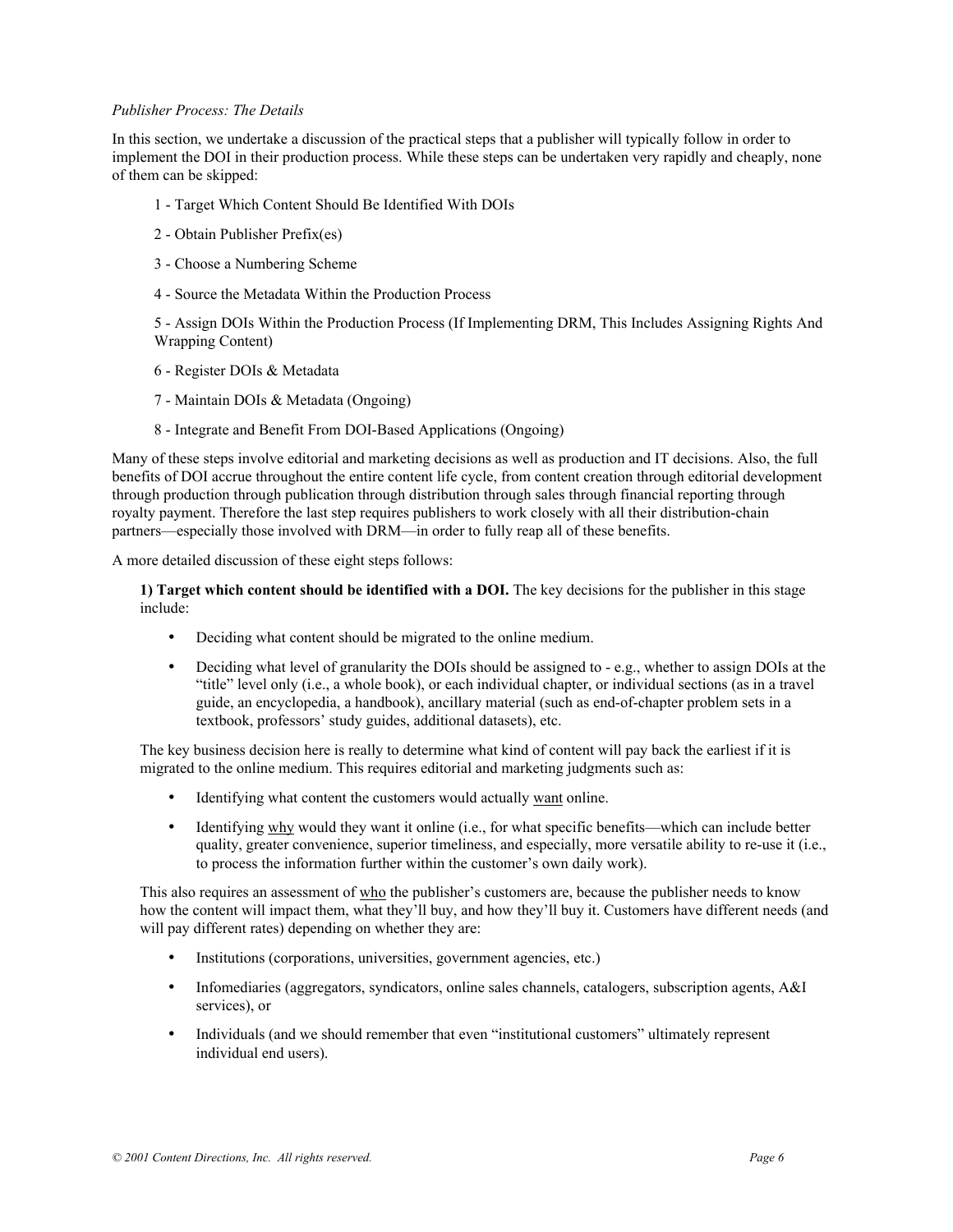Also, the publisher must consider what role or market the publisher's customers represent. This impacts what the customers will want to do with the content. This can vary considerably depending on whether the role is that of:

- Student (K-12, Professional, College/Higher Ed, Adult life-long learners)
- Teacher,
- Scientist/Scholar,
- Professional, or
- Mass market/Trade.

Publishers also need to consider the different business models to be enabled via the DOI, e.g. whether it will be sold:

- On a per-item basis ("by the drink")
- By subscription only, or
- By a combination of the two (in which case they still need to track individual components, and therefore assign DOIs at that level).

An additional set of considerations comes into play in making these decisions, such as the publisher's true "state of readiness" in terms of its production systems, IT systems, and back-office systems for tracking sales, calculating royalties, and feeding the general ledger for P&L management. For example, it is important to consider whether or not the publisher:

- Already has an electronic production workflow in place,
- Is already marking up its content via XML/SGML,
- Already has a single, unified Production stream, feeding multiple outputs (Print, CD, HTML, PDF...),
- Can locate/retrieve its content electronically today, because it is archived in-house, or readily accessible out-of-house,
- Has the content available in standard formats, instead of facing major conversion requirements, and
- Has a Master Product Database (Title Database) of some kind.

If any of these do not hold true, the publisher must consider implementation costs, and whether the payback (both from use of the DOI and from other efficiencies introduced by the upgrade) is justifiable for this content. If all is in place, then the publisher will likely next want to consider questions such as how cheaply (or not) these facilities can be adapted for more granular publishing, and how easily and cheaply DOI tagging can be integrated into the production workflow.

2) Obtain Publisher Prefix(es).<sup>3</sup> This step is explained elsewhere in this document, (see DOI Policy and Infrastructure, above), and on the IDF Website, but two practical considerations are worth adding here. One is that a publisher may purchase as many prefixes as desired. This could be a single prefix for the entire publishing house, or it could be separate prefixes for each imprint or product line, or however else the publisher wants to organize its DOI activity. The driving consideration here is really whether the company needs or wants to have a single DOI Administrator responsible for all its content, or multiple DOI Administrators in different parts of the company. The DOI Administrator is the Production, Marketing, or IT person responsible for registering DOIs into the global DOI Directory and keeping it up to date if the content is moved.

A word about prefix pricing: although the IDF has from time to time considered variances in the \$1,000 price tag for a publisher prefix, e.g. to offer volume discounts if a publisher wants to buy many of these, this one-time

 $3$  A publisher prefix can be obtained by visiting the prefix registration/distribution section of IDF's Website: http://www.doi.org/started.html.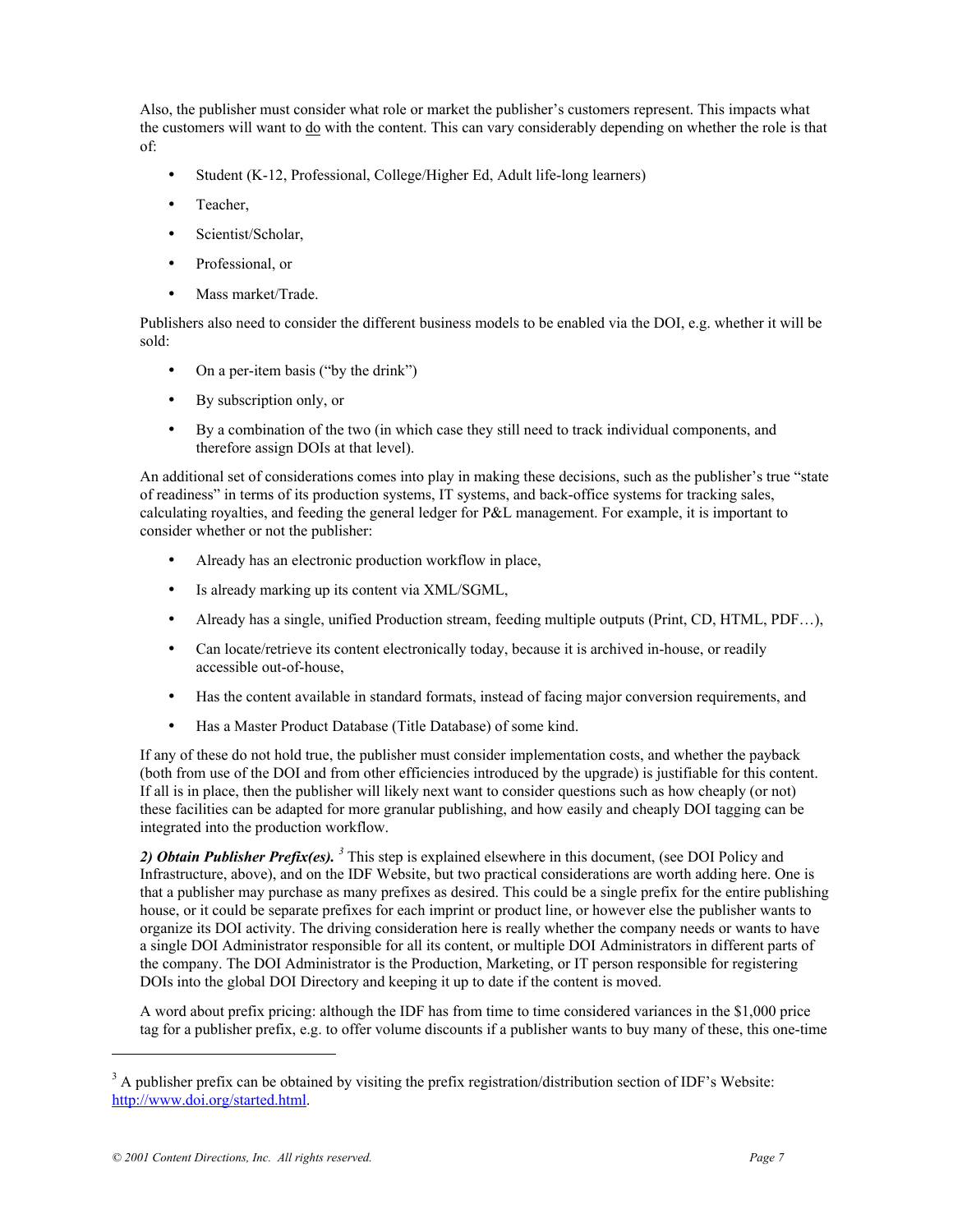cost is actually minor next to the ongoing costs associated with meeting the obligations of a prefix-holder (i.e., keeping a server up & running to respond to DOI requests for the publisher's content over time, and faithfully maintaining the global DOI Directory in the event of any changes in the URLs to which these DOIs point.) Note, however, that this is precisely the kind of question that publishers can speak out on if they join the IDF as members.

*3) Choose a numbering scheme.* One of the most valuable features of the DOI is that it does not replace or compete with any existing numbering schemes, whether they represent industry standards such as the ISBN, EAN/UPC, CUSIP, etc., or whether they represent proprietary numbering schemes that the publisher might use internally in its existing systems. In fact, far from competing with these legacy identifiers, the DOI leverages them by turning them into universal, actionable identifiers—i.e., identifiers which now have an Internet-based resolution and routing system behind them, and that actually take the user somewhere on the Internet instead of simply existing as a number in the abstract. All the publisher needs to do in order to "supercharge" a legacy identifier is to incorporate it into the suffix portion of its DOIs, and register it into the global DOI Directory through an IDF-approved registration agency.

It is important to note, however, that the limitations of legacy identification systems for content identification in the digital world (e.g. today the ISBN refers to an entire book title, but not to each individual chapter, illustration, table, etc.) will still apply, and publishers will generally decide to issue a more "granular" DOI which further identifies components of the object identified by the legacy identifier.

Choosing a numbering scheme is therefore easy when the content corresponds directly to what is already identified by some legacy numbering scheme, whether standard or proprietary. It gets a little more difficult if there is no such legacy numbering scheme, or if the content is now of a new form which has no traditional identifier.

The saving grace of the DOI here is that ultimately it does not really matter what numbering scheme the publisher chooses, because once the DOI is registered the number becomes a "dumb number," whose only required characteristic is uniqueness within the global directory. Although the chosen numbering scheme could be used by the publisher for internal content management prior to publication, or possibly for archiving purposes after publication, the DOI as it exists in the outside world is not "interpretable" except as a string to be resolved by the global DOI resolution service. The reason the DOI was deliberately designed to be a "dumb number" is that if it were "intelligent" (e.g., if you could look at a DOI and decipher it to indicate what the content is or even who the publisher is—the way a telephone number gives some indication of its country or region), then this would inevitably clash with its permanence. Even the "publisher prefix" section of the DOI, which initially indicates which publisher registered the DOI, will eventually become obsolete as the original publisher is bought by another, or as the original title or product line is sold to another publisher, or even simply if the original title is someday reorganized within the original publisher's product lines or imprints.

Thus publishers should give some thought to how they want to number their DOIs, but they needn't worry that a scheme chosen today will become obsolete in the future: as long as all DOIs issued by a given publisher are unique, the system maintains its integrity.

*4) Source the Metadata within the Production process.* When the publisher registers DOIs, it also registers some metadata associated with the DOIs—not a large amount, but enough to allow trouble-shooting to occur during the registration process, to facilitate updates to the directory over time if the URLs change, and to enable others (individuals, vertical portals, retailers, etc.) to look up the DOI if they do not already know it.

In order to register this small amount of identifying metadata, the publisher must be able to extract it from its internal systems. Some publishers have a single, integrated database which houses the basic metadata for all its publications, but not all do—especially when it comes to electronic content, which is still often produced in separate "islands" scattered throughout the publishing house.

*5) Assign DOIs within the Production process (if implementing DRM, this includes assigning rights and wrapping content).* The publisher must decide at what point in the Production process it wants to assign DOIs to its content. Typically this must be late enough in the process that the publications are close to their final form and their URLs known, but it should not be after publication or else there will be a lag between the content being offered and the time that the rest of the world can access it via the DOI. If the publisher uses the DOI for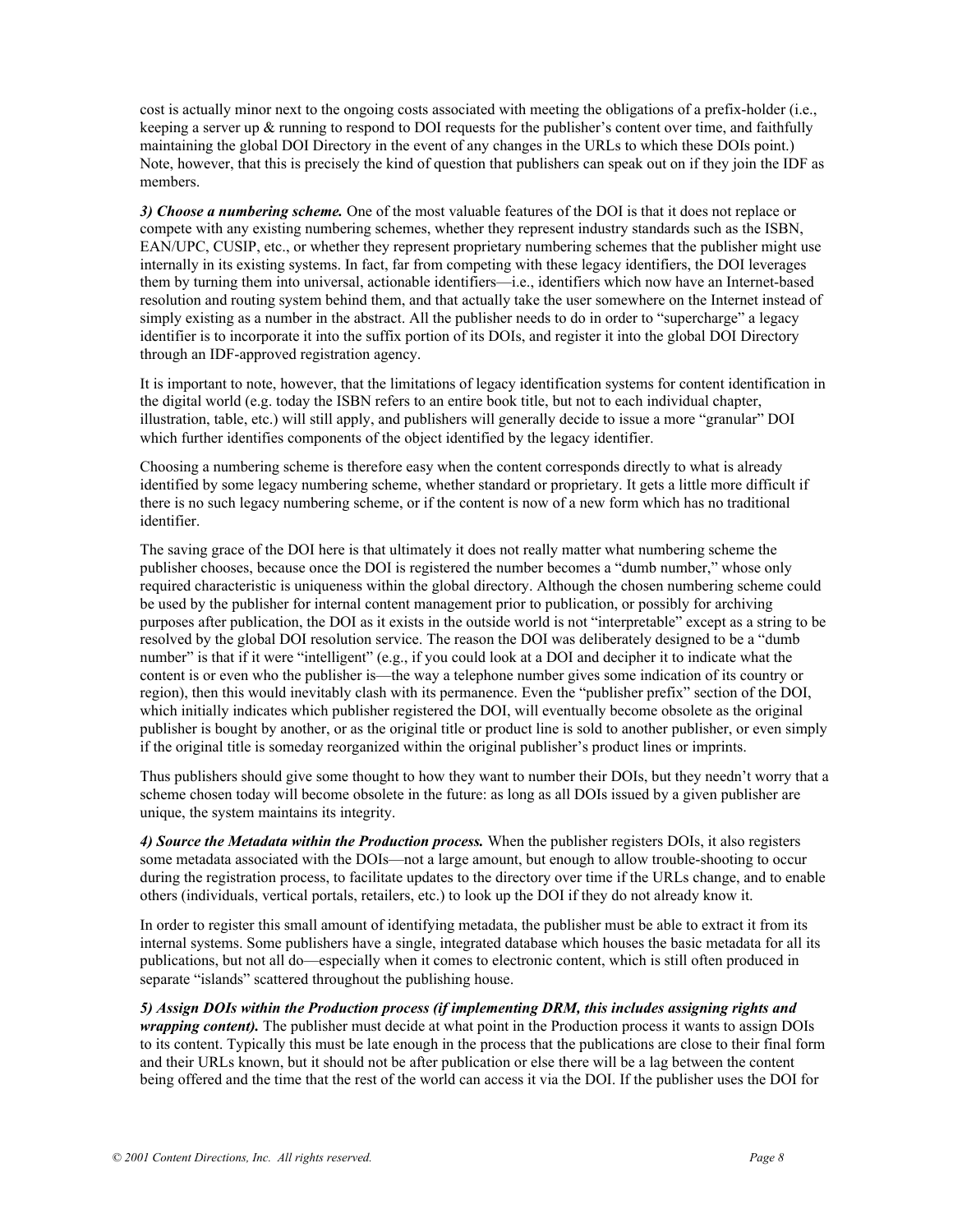internal tracking and for identification of components of works, assignment may take place significantly earlier, and provisional, non-registered DOIs may be used.

*6) Register DOIs & Metadata.* The step of registering the DOIs and their metadata with a Registration Agency (RA) is a significant undertaking. Not only must a regular production feed be established, but the RA must also offer a registration process that includes quality-assurance, error-detection/-reporting/ -correction, etc. The process also needs to be robust and fast, since eventually publishers will be registering large numbers of DOIs on a regular basis as content "rolls off the assembly line." The guidelines for approving commercial RAs that the IDF is now finalizing will be a tremendous help, since building and maintaining these processes requires a significant investment on the part of the RA.<sup>4</sup>

*7) Maintain DOIs & Metadata.* This step consists of the publisher's ongoing responsibility to maintain the global DOI Directory over time—e.g., as the URLs change because the publisher has reorganized its file structure, or moved the content to a new server, or transferred ownership of the content to a different publisher. Even if the publisher goes out of business or otherwise "orphans" the content, the Registration Agency will still ensure that end users reach closure in terms of any DOI request—e.g., returning a message to the effect that "The last publisher of record for [this title] was Acme Publishing, which is no longer maintaining this content in circulation."

*8) Integrate or Benefit From DOI-based Applications.* The DOI is fundamentally an "enabling technology;" in fact, it originated within the "Enabling Technologies Committee" of the AAP. Even by itself, it gives end users a permanent link to the content (or to the content owner's Website)—i.e., a "URL which never breaks"—but the most powerful benefits of the DOI are only delivered through applications which make use of it—e.g., Digital Rights Management, E-Commerce, Sales Tracking, etc. Therefore the ultimate success of the DOI rests with technology vendors who will build DOI-based products and services.

# **Conclusion: Why Implement the DOI Now?**

We have just stated that the true potential of the DOI will only be realized when DOI-based applications come to market, and that before such applications can be deployed, publishers will need to tag their content with DOIs. That this is *not* a classic 'chicken-and-egg' standards adoption problem can be shown by returning to our earlier discussion of the UPC, the Universal Product Code most commonly encountered as the number depicted in the barcodes on consumer products.

The similarity between the factors affecting adoption of the DOI and the UPC is uncanny. Just as the DOI is both a product identifier and a reliable, dynamic replacement for a static and unreliable linking system (the URL), so is the UPC both a product identifier and—in the form of the machine-readable barcode—a reliable, dynamic replacement for a static and unreliable pricing system (price stickers on products on the shelves.)

The greatest value held by both the DOI and the UPC lies in that first role: as a universal product identifier throughout the supply chain. But this value is governed by the 'network effect'—while it is tremendous, it only materializes when a critical mass of players adopts the standard. To be successful, a standard must also offer early adopters a reasonable return on their investment, independent of the success of the overall initiative. In the case of the UPC, studies showed that the costs of printing barcodes on products and of installing barcode scanners in grocery stores could be recouped very quickly from savings in labor costs due to faster checkout. Due to these immediate and substantial benefits, adoption proceeded extremely quickly, and the vendors supporting 'back office' efficiencies—such as vendors of inventory-tracking and just-in-time ordering software using the UPC as the product key in their databases—piled on as predicted.

The DOI also promises to follow the same path to success by providing a substantial early, independent return on investment: both on the revenue side, by making it easier for publishers to get paid by the digital distribution channel, and on the cost side, by limiting the amount of investment necessary for publishers to begin publishing electronically in a more serious way.

 $4 \text{ Note}$ : Since this article was first published, the IDF has made significant progress in developing its guidelines for RA approval, and has also approved Content Directions, Inc., as the first commercial Registration Agency. Additional information about the RA approval process can be obtained from the IDF's Website at www.doi.org.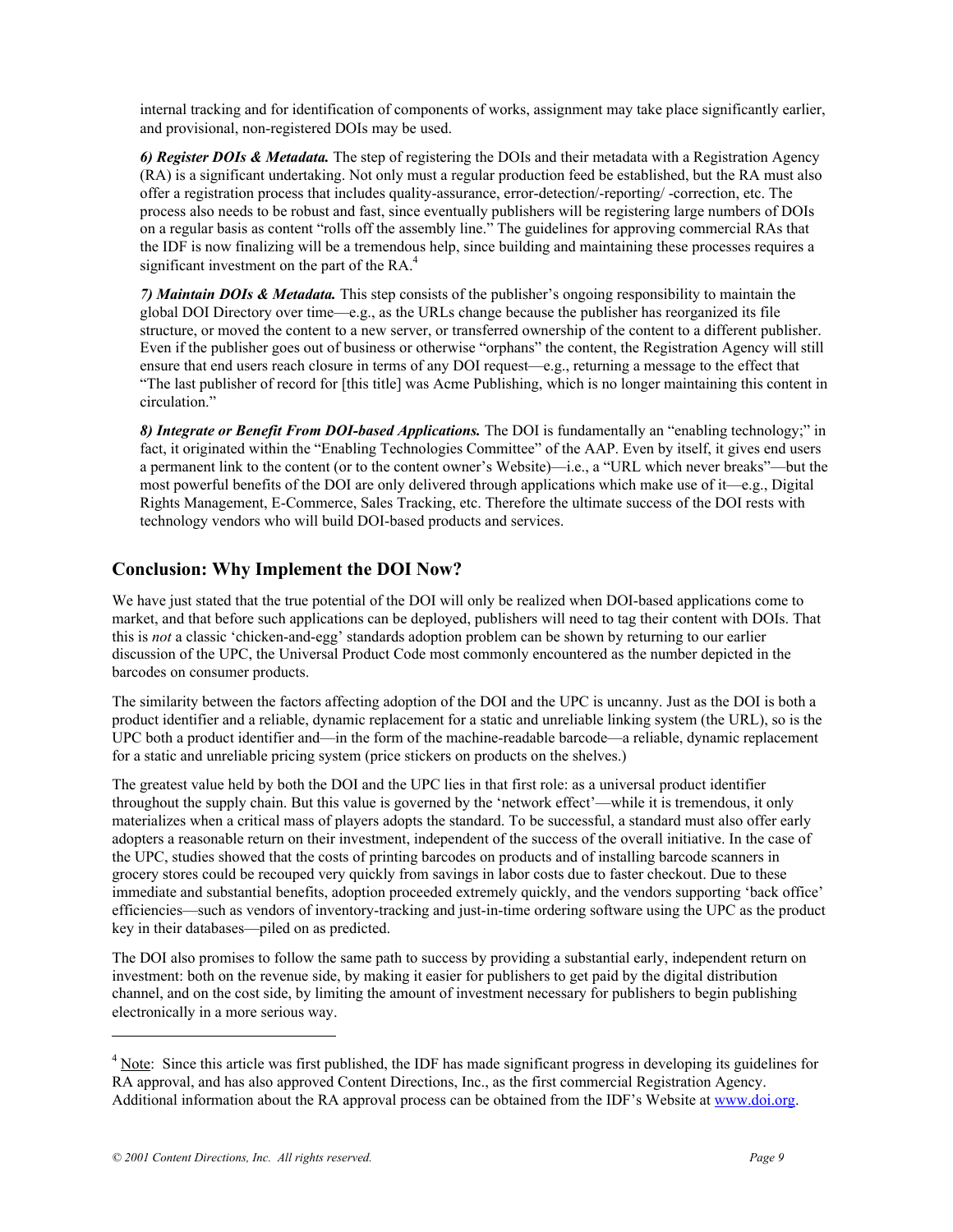The most immediate benefit comes in the form of the DOI's significant advantages (including persistence, dynamic reassignability, and context-sensitive multiple resolution) over the URL as a hyperlink to digitally published content. Publishers can begin using and benefiting from DOI-based links in email promotions, on their own Websites, and anywhere else they would use a URL, on the very day they register their first DOIs. End-users don't need to install any special software, or even to know that the links they are following are powered by the DOI.

The task of building the infrastructure to support the DOI has also been off-loaded from publishers. The Handle System, which is the core technology on which the DOI system is built, is robust, scalable, in operation today with millions of DOIs, and freely available to all users of the Internet. This is analogous to a third party having paid for the retrofitting of every grocery store in the world with state-of-the-art barcode scanners, and having promised to maintain and upgrade them as new functionality became available.

As has been detailed above, even the process of assigning new DOIs can be relatively painless for publishers whose internal production processes are already mostly electronic. For those that have yet to upgrade their internal systems, the DOI is simply one more good reason to do so. In fact, the DOI could well be the catalyst that leads many publishers to implement electronic workflows, content repositories, and other facilities for "Digital Asset Management." This is because the DOI greatly facilitates the *internal* management of content objects, by providing in effect an internal "SKU" (or Stock Keeping Unit, as physical stores refer to their IDs for managing items of physical inventory). This makes it much easier and cheaper for the publisher to track items of content throughout the entire Production life cycle. It also makes it easier and cheaper for the publisher to offer "recombinant" information products – i.e., different products or services tailored specifically to different audiences and different sales opportunities – thus yielding new, incremental revenue but over the same base of digital assets.<sup>5</sup> Finally, the DOI's ability to incorporate many legacy identification schemes can also do away with the strain and expense of retooling existing systems and distribution relationships that depend on them.

Once publishers begin assigning DOIs to their products in significant numbers, things really start to get interesting (and efficient). Third-party technology vendors will build DOI support into their products and services, and these solutions will be integrated into the entire online distribution chain, from publishers to distributors, aggregators, syndicators, e-tailers, and DRM vendors of all kinds. The DOI already has the endorsement and active support of many such vendors, of many publishers, and of major technology standards bodies, and is moving quickly towards commercial implementations beyond the already-successful CrossRef project that today links the world's scientific journal literature.

No complex supply chain can go long without a standard identification scheme, and the DOI is well on its way to becoming the identifier of choice for the supply chain of digital content. In the meantime, a publisher's decision to implement the DOI is already a wise and profitable one.

*David Sidman (dsidman@contentdirections.com) is CEO of Content Directions, Inc., a DOI Registration Agency and consulting firm dedicated to promoting the adoption and implementation of the Digital Object Identifier (DOI) throughout all sectors of online publishing: text, music, video, etc. Prior to founding Content Directions in August 2000, David was Director of New Publishing Technologies at John Wiley & Sons, a leading global publisher. Tom Davidson (tdavidson@contentdirections.com) is Associate Director of Consulting and Product Development at Content Directions, Inc.*

More information:

 $\overline{a}$ 

Content Directions, Inc. *("The DOI Experts")*: www.contentdirections.com The International DOI Foundation*:* www.doi.org Association of American Publishers (AAP): www.publishers.org AAP Press Release on Ebooks: www.publishers.org/home/press/ebookpr.htm Corporation for National Research Initiatives (CNRI): www.cnri.reston.va.us The Handle System: www.handle.net The "CrossRef" implementation for scientific journal content: www.crossref.org

 $<sup>5</sup>$  For an excellent article on the market rationale for granular or "recombinant" publishing, see "Books by Chapter</sup> and by Verse Arrive on the Internet this Fall" by Lisa Guernsey, The New York Times, 7/18/2000, p1.